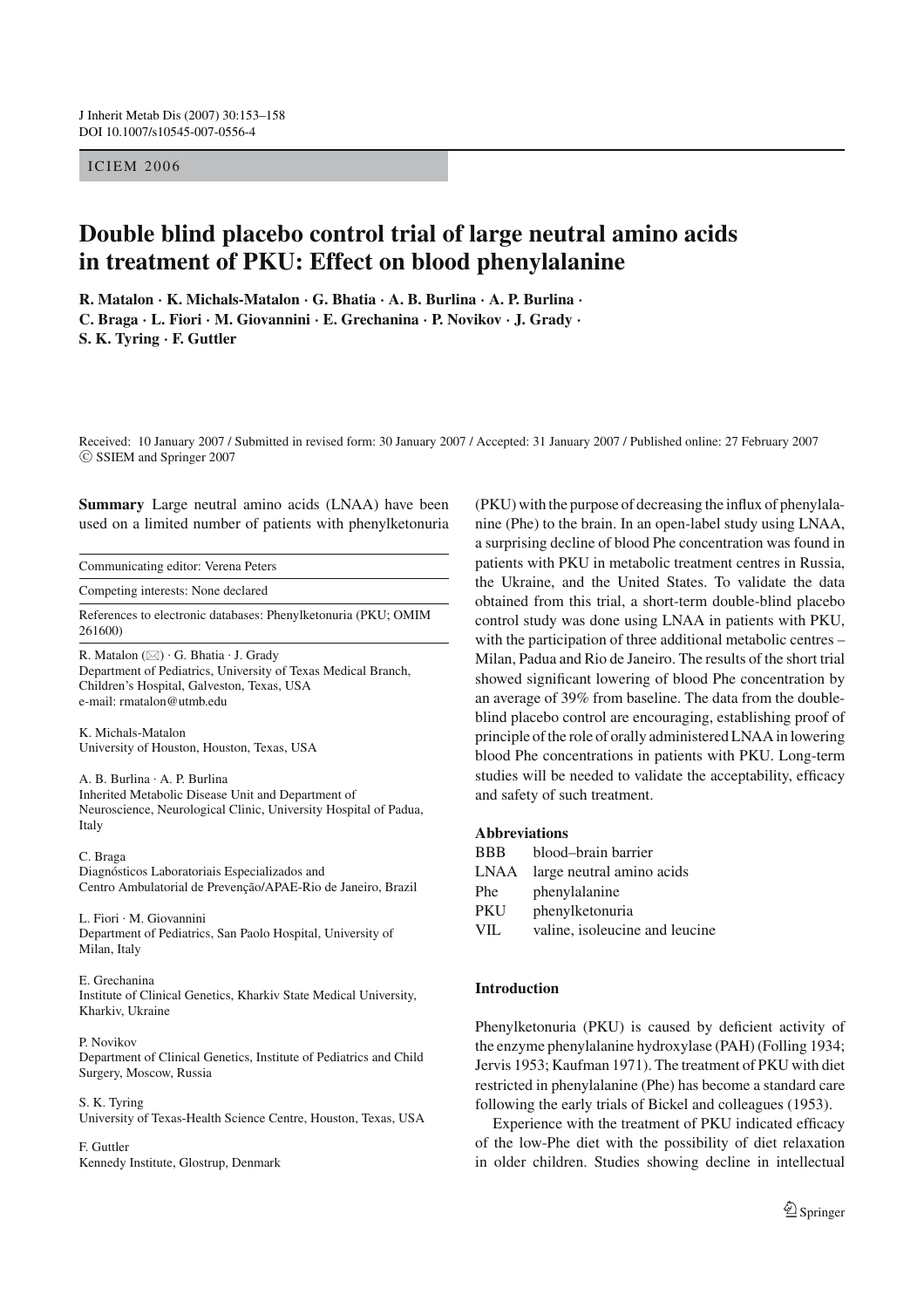performance when blood Phe concentrations were high resulted in reassessment of the policy of diet relaxation. Gradually the concept of 'Diet for Life' emerged on the basis of subsequent studies (Azen et al 1991; Fisch et al 1997; Gleason et al 1992; Michals et al 1985; Walter et al 2002). Decline of intellectual performance when blood Phe concentrations are elevated is the basis for continued diet in PKU. When blood Phe concentrations are high, individuals with PKU often have problems with poor school performance, decline in executive functioning, and changes in white matter of the brain. (Burgard et al 1997; Diamond 2001; Fisch et al 1995; Griffiths et al 1995; Lou et al 1985; Michals et al 1988; Pietz et al 1998; Ris et al 1994; Schmidt et al 1994; Smith et al 1978, 1991; Scriver and Kaufman 2001; Seashore et al 1985; Thompson et al 1990, 1994). In order to prevent blood Phe from exceeding acceptable concentrations, different modes of therapy have been advocated (Scriver and Kaufman 2001).

Centres that treat PKU have advocated different blood Phe concentrations for young children or adults, so that uniformity of acceptable Phe concentration has been lacking. A consensus conference organized by NIH (NIH 2001) with experts from the United States, the United Kingdom, Germany, France and other countries resulted in guidelines suggesting blood Phe concentrations of 120–360 μmol/L for children from birth to 13 years of age. Those who are 13 years and older are recommended to have blood Phe concentration not exceeding 900 μmol/L, with concentration below 600 μmol/L preferred. In Europe, in some centres, blood Phe concentration of 1200 μmol/L is allowed. In the UK, specific guidelines were developed (MRC Working Party on Phenylketonuria 1993), although some centres in the UK accept 1200 μmol/L. Even with these higher blood Phe recommendations it is still difficult to attain desired blood Phe concentrations (NIH Consensus Report on Phenylketonuria 2001).

The discovery that (6*R*)-L-*erythro*-5,6,7,8-tetrahydrobiopterin (BH4) could reduce blood Phe in some patients with PKU (Kure et al 1999) was met with enthusiasm. Subsequent studies (Blau and Scriver 1997; Blaue and Trefz 2002; Erlandsen et al 2004; Lassker et al 2002; Lindner et al 2003a,b; Matalon et al 2003, 2004; Muntau et al 2002; Spaapen et al 2000; Trefz et al 2000, 2001; Weglage et al 2002) confirmed the findings of Kure and colleagues. However, the response to  $BH<sub>4</sub>$  is primarily limited to patients with mild PKU.

Large neutral amino acids (LNAA) have been suggested for use in treatment of PKU because of the competition with Phe at the blood–brain barrier (BBB). Oldendorf and Szabo (1976) showed that LNAA cross the BBB with the same transporter protein that is also shared by cationic amino acids. The large neutral amino acids and the cationic amino acids (phenylalanine, tyrosine, tryptophan, threonine,

isoleucine, leucine, valine, methionine, lysine, arginine histidine and other cationic amino acids) share a common transporter to the brain and compete with one another (Choi and Pardridge 1986; Hargreaves and Pardridge 1988; Hidalgo and Borchardt 1990; Pardridge 1977, 1982; Pardridge and Oldendorf 1975). Pardridge (1982) showed that the transport of LNAA and movement of amino acids across the BBB depend on the affinity of each amino acid for the carrier protein.

Large neutral amino acids and cationic amino acids cross the intestinal mucosa by a carrier protein similar to that of BBB, except that the affinity of the amino acid for the intestinal carrier has a  $K<sub>m</sub>$  two orders of magnitude higher than that of the BBB, so that under physiological conditions high concentrations of LNAA need to be present in the GI tract in order to compete with Phe. Recently, we have shown that blood Phe concentration in patients with PKU, as well as in mice with PKU, decline significantly when treated with LNAA (Matalon et al 2006).

We report the results of a study using LNAA in patients with PKU carried out by several metabolic centres in different countries. The data from open-label studies showing decline of blood Phe concentration in patients with PKU were encouraging and indicated that a mixture of LNAA (NeoPhe) can successfully lower blood Phe concentrations in patients with PKU (Matalon et al 2006). This double-blind study confirms previous findings that LNAA can be used for all patients with PKU who need reduction in blood Phe concentration.

#### **Patients and methods**

Tablets of large neutral amino acids (NeoPhe) were obtained from Prekulab, Korsor, Denmark. The composition of LNAA is the same as described in the open-label study (Matalon et al 2006). The placebo tablets were supplied by the same company and were identical in size and appearance. The placebo contained lactose monohydrate, microcrystalline cellulose and colloidal hydrated silica.

Patients with PKU were recruited from six centres: Department of Pediatrics, University of Texas Medical Branch, Children's Hospital, Galveston, Texas, USA; Institute of Clinical Genetics, Kharkiv State Medical University, Kharkiv, Ukraine; Department of Clinical Genetics, Institute of Pediatrics and Child Surgery, Moscow, Russia; University of Milan, Italy; Inherited Metabolic Disease Unit and Department of Neuroscience, Neurological Clinic, University Hospital of Padua, Italy; Diagnósticos Laboratoriais Especializados and Centro Ambulatorial de Prevenção/APAE- Rio de Janeiro, Brazil. The patients enrolled in the study had to have PKU and be old enough to swallow pills. Each patient signed an institutionally approved informed consent prior to enrollment.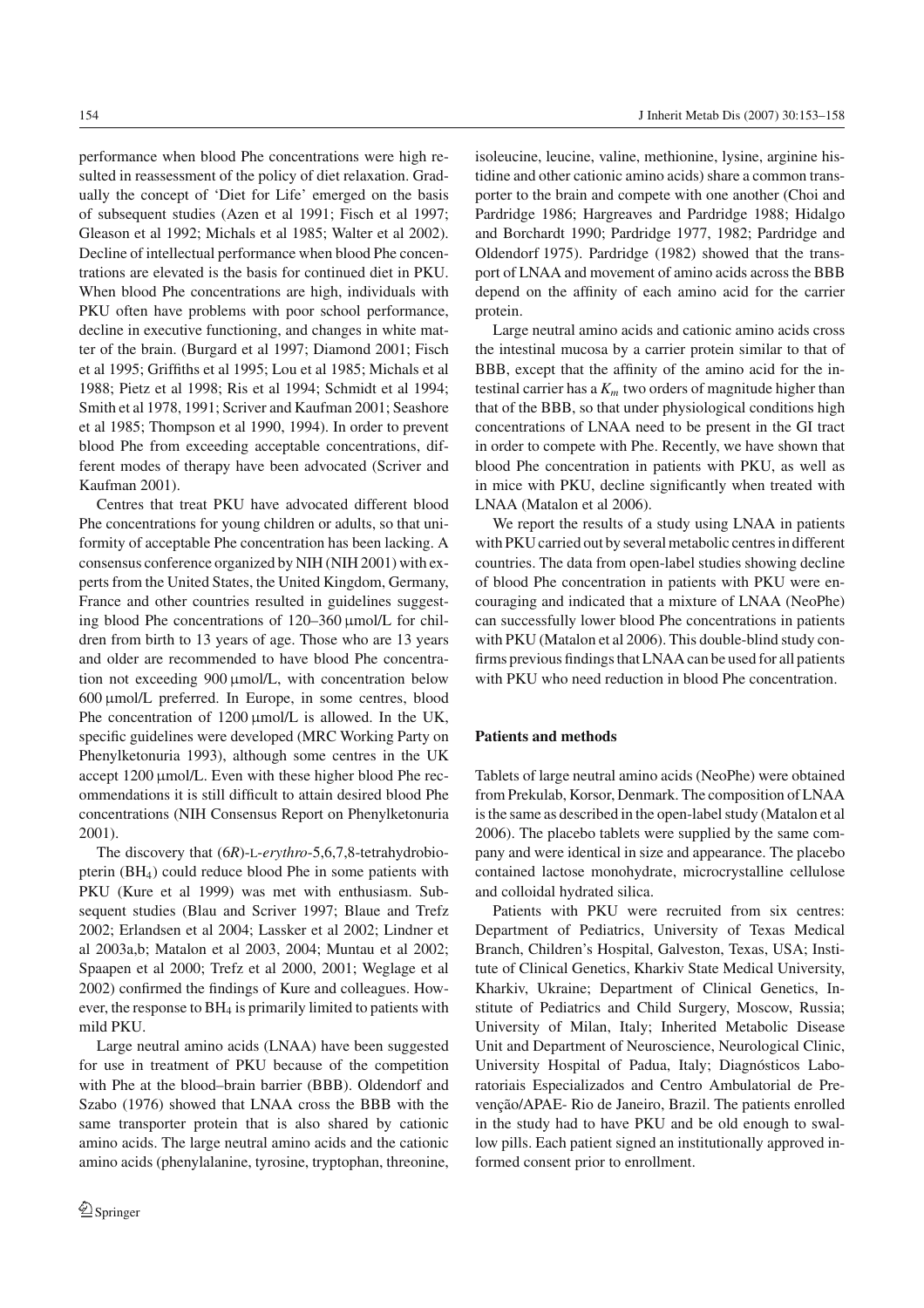**Fig. 1** Blood Phe response to NeoPhe in 20 PKU patients after one week. Average blood Phe concentration at baseline was 932.9 μmol/L, which dropped to 568.4 μmol/L (average drop of  $364.5, SD = 232.2,$  $p < 0.0001$ ). Seven patients with mean baseline of 531.6 μmol/L, which dropped to

281.5 μmol/L (average drop of 250.1,  $SD = 73.7$ ,  $p = 0.009$ )



**Blood Phe response to NeoPhe in 20 PKU** 

There were 20 patients in the study, aged 11 to 32 years, 12 female and 8 male. There were 4 patients from the USA, 5 from Ukraine, 1 from Milan, 2 from Padua, 2 from Brazil, and 6 from Russia. With the exception of one patient, the 20 patients had classical PKU as indicated by the clinical classification based on initial Phe concentration and genotype.

The patients were instructed to continue their diet as prior to enrolling in the trial. The dosage of LNAA was as 0.5 g/kg per day in three divided doses to be taken with meals, which is about one tablet per kg per day. The placebo tablets were given in the same dosage. This dosage was acceptable and patients complied with the treatment. The order of the placebo and experimental treatments was random and was unknown to the patient and the treating physician. Compliance and randomization were supervised by the metabolic centres. Baseline Phe was determined on three separate occasions prior to active participation in the study. The baseline is the point of comparison of the patient's current treatment and the doubleblind study. Pills containing either placebo or NeoPhe were administered and blood Phe was determined twice weekly. Each centre took blood at the same time for each visit, usually two hours after meals. The patients had a one-week washout period prior to the next week of the double-blind crossover trial. Blood Phe was again assayed at the beginning and twice weekly during the second phase.

Paired *t*-tests were used to assess changes from baseline measurements with the *t*-test procedure using SAS statistical software (SAS Institute, 2004).

## **Results**

At the end of the double-blind trial the results were unmasked. Blood Phe concentration in the 20 patients from all the participating centres dropped significantly while on 0.5 g/kg per day of LNAA (NeoPhe). The average blood Phe concentration at baseline, taken on three separate occasions, was 932.9 μmol/L. During the week of NeoPhe (LNAA), the average blood Phe concentration dropped to 568.4 μmol/L (average drop of 364.5,  $SD = 233.2$ ), a decline of 39%, which was highly statistically significant (*p* < 0.0001) as indicated in Fig. 1. Seven patients with classical PKU who adhered to treatment with their PKU formula also showed a drop in blood Phe concentration from baseline of 531.6 μmol/L, which dropped to 281.5 μmol/L (average drop of 250.1,  $SD = 173.7, p = 0.009$ ) when NeoPhe was given (Fig. 1).

The results of the placebo trial showed minor changes in blood Phe concentrations when compared to baseline levels. The average blood Phe concentration changed from 932.9 μmol/L to 882.66 μmol/L, a decline of 5.4%, which was not statistically significant ( $p = 0.07$ ), as indicated in Fig. 2.

# **Discussion**

In a recent report of a one-week open-label trial with LNAA, blood Phe concentrations decreased without any change in the dietary practice of the patients with PKU (Matalon et al 2006). These results were encouraging and seemed to raise the possibility of a new modality for the treatment of PKU. As patients with PKU grow older, their dietary adherence erodes, and this is associated with neuropsychological deficits (Burgard et al 1997; Diamond 2001; Fisch et al 1995; Griffiths et al 1995; Lou et al 1985; Michals et al 1988; Pietz et al 1998; Smith et al 1978; Thompson et al 1990). According to the NIH conference (NIH 2001), the blood Phe concentration should be 120–600 μmol/L in adolescents, a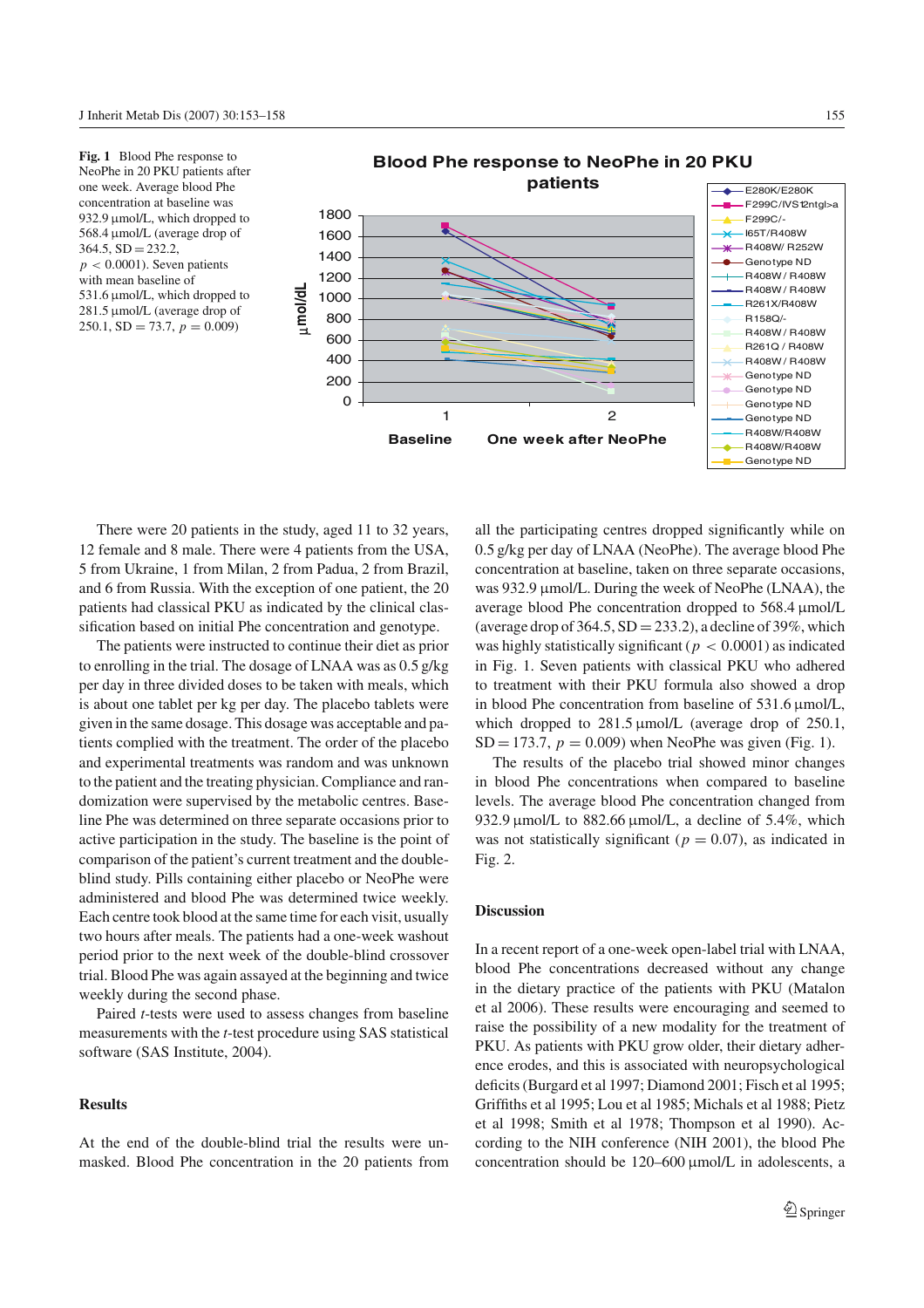

**Blood Phe response to Placebo in 20 PKU** 

level difficult to attain in older children and adults (Walter et al 2002). Tetrahydrobiopterin (BH4) can lower blood Phe in some patients; however, most patients will still require dietary Phe restriction and only mild PKU patients will benefit from BH4 as the sole method of treatment (Blau and Trefz 2002; Kure et al 1999; Lindner et al 2003a,b; Matalon et al 2002, 2004; Muntau et al 2002; Trefz et al 2000, 2001;

In the past, trials with LNAA in the treatment with PKU have focused on the transport of Phe to the brain. Trials with tyrosine, 160 mg/kg, to patients with PKU showed increased attention span and neurotransmitter synthesis, as judged by neurotransmitter metabolites in the CSF (Lou et al 1985). However, Pietz and colleagues (1995) gave 100 mg/kg tyrosine to 24 early-treated PKU patients for four weeks and showed no improvement in neuropsychological tests.

Studies using valine 150 mg/kg, isoleucine 150 mg/kg, and leucine 200 mg/kg (VIL) resulted in substantial lowering of Phe in the CSF, but tyrosine was also lowered. The first study of LNAA supplementation in the treatment of PKU was conducted using a formula of LNAA without lysine, such as PreKUnil (Dotremont et al 1995). Four patients were treated for one month using a formula with 0.8 g/kg LNAA and a low-protein diet, 0.6 g/kg. The treatment led to negative nitrogen balance due to lysine deficiency, indicating that such a formulation was not adequate for treatment of PKU.

The current study with LNAA gave consideration to the transport of Phe in the GI tract, where the  $K_m$  of the carrier protein in the GI tract is two orders of magnitude higher than that in the BBB. It is interesting that lysine and arginine are also transported by the same carrier protein (Hidalgo and Borchardt 1990; Larsen et al 1964; Pardridge 1982).

Experiments by Hidalgo and colleagues (1990) using human intestinal-epithelial cells, Caco-2-cells, in monolayers with a buffer containing 10 μmol/L Phe, showed significant inhibition of Phe transport requiring 100-fold (1 mmol/L) LNAA, as dictated by the  $K_m$  equation for affinity of LNAA to the GI carrier protein. For example, at such concentrations, leucine inhibits Phe transport by 55%, tyrosine by 45% and the cationic amino acid lysine by 50%. Competition of LNAA with Phe is likely to occur in the GI tract only if LNAA is given in high concentration. We have shown in PKU mice that when 16.7% of LNAA was added to the normal chow a statistically significant decrease in blood Phe concentration was observed (Matalon et al 2003.)

The success of the open-label trial with LNAA (Matalon et al 2006) in lowering blood Phe concentration in patients with PKU suggests that the carrier protein of the GI tract can be inhibited in the transport of Phe to the blood. The results of the double-blind study clearly show a significantly lowering of the blood Phe concentration while on LNAA (NeoPhe). The reduced concentration of Phe was found in subjects from six participating metabolic centres. The lower blood Phe concentration was observed in seven patients with classical PKU who were on protein-free food and PKU formula, who had an average blood Phe concentration of 531.6 μmol/L which dropped to 281.5 μmol/L (average drop of 250.1 μmol/L, SD  $= \pm 173.7$ ,  $p = 0.009$ ) (Fig. 1). The reduction of blood Phe in the seven patients was 47%, which is statistically significant.

It is possible that LNAA may contribute to better utilization of Phe, or another anabolic effect. However, an anabolic effect has not been observed in long-term treatment of LNAA in mice with PKU.

**Fig. 2** Blood Phe response to placebo in 20 PKU patients after one week of washout. Average blood Phe concentration at baseline was 932.9 μmol/L, which dropped to 882.6 μmol/L, a decline of 5.4% (not statistically significant)

Weglage et al 2002).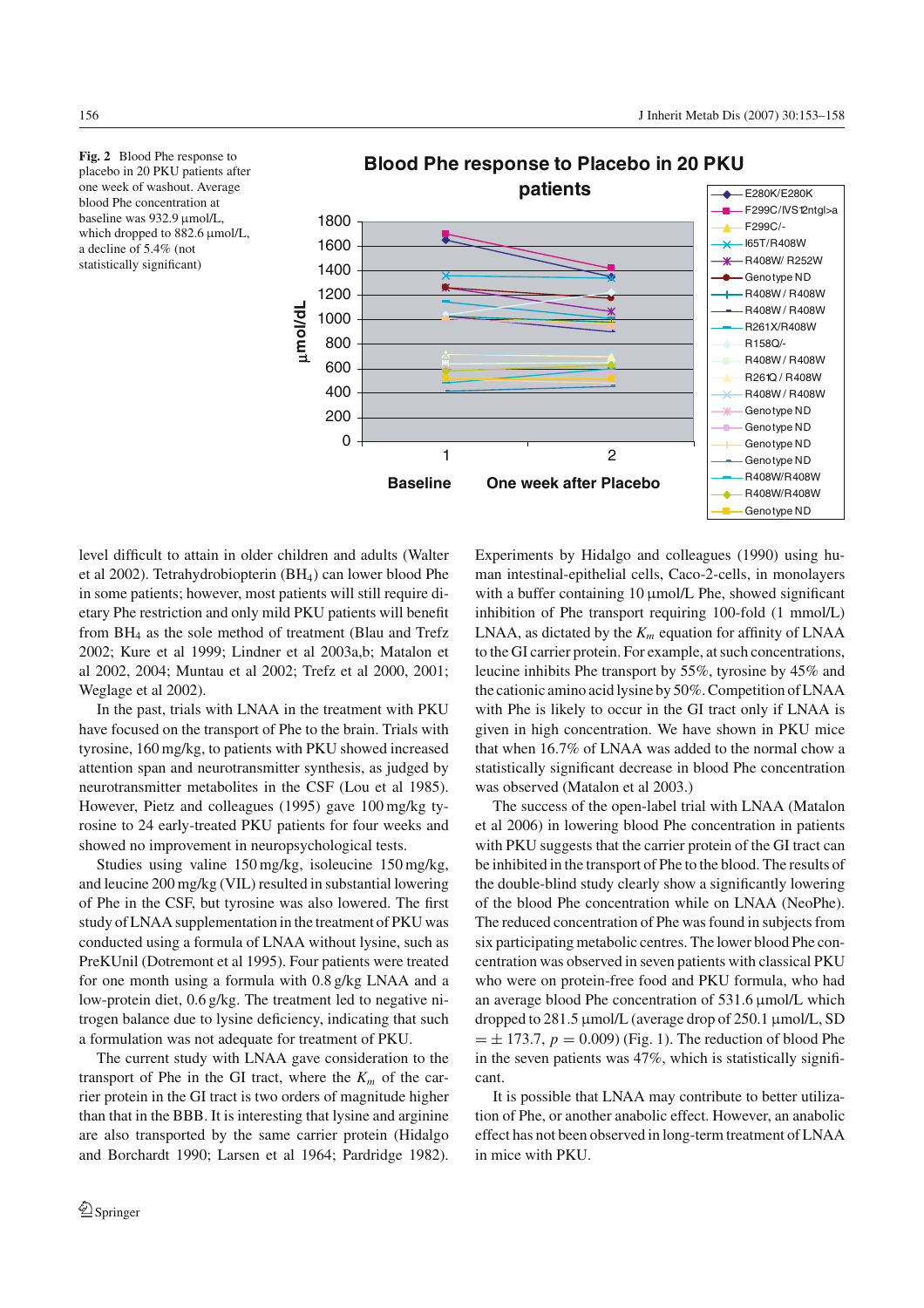It is important to underscore, that LNAA can lower blood Phe concentration in all patients with PKU. Such results are not likely to occur on treatment with BH4, where the response is mainly in those with mild or atypical PKU. Therefore, LNAA offer a new modality of treatment of PKU when routine treatment with protein-free food and PKU formula are not successful in lowering blood Phe concentrations.

The data presented suggest that long-term studies with LNAA (NeoPhe) are required to establish safety, long-term efficacy and long-term compliance. The number of pills seems high; it is now possible that, with improved technology from the food industry, LNAA can be given in powder form, or chewable forms, and be made more palatable, so that taking LNAA will be more acceptable to patients.

**Acknowledgement** This work was supported in part by the Genetics Research Trust, the Mid-Atlantic Connection for PKU and Allied Disorders (MACPAD), the South Texas Association for PKU and Allied Disorders (STAPAD), and PKU and Allied Disorders of Wisconsin (PADOW). The authors would like to acknowledge the generous donation of PreKUNil and NeoPhe by PreKU lab, Denmark.

# **References**

- Azen C, Koch R, Friedman EG, et al (1991) Intellectual development in 12-year-old children treated for phenylketonuria. *Am J Dis Child* **145**: 35–39.
- Blau N, Scriver CR (1997) New approaches to treat PKU: How far are we? *Mol Genet Metab* **81**: 1–2.
- Blau N, Trefz F (2002) Tetrahydrobiopterin-responsive phenylalanine hydroxylase deficiency: possible regulation of gene expression in a patient with the homozygous L48S mutation. *Mol Genet Metab* **75**: 186–187.
- Bickel H, Gernrard J, Hickmans EM (1953) Influence of phenylalanine intake on phenylketonuria. Lancet **2**: 812–813.
- Burgard P, Rey F, Rupp A, Abadie V, Rey J (1997) Neuropsychologic functions of early treated patients with phenylketonuria, on and off diet: results of a cross-national and cross-sectional study. *Pediatr Res* **41**: 368–374.
- Choi TB, Pardridge WM (1986) Phenylalanine transport at the human blood–brain barrier. *J Biol Chem* **261**: 6536–6541.
- Diamond A (2001) A model system for studying the role of dopamine in the prefrontal cortex during early development in humans: early and continuously treated phenylketonuria. In Nelson CA, Luciana M, eds. *Handbook of Cognitive Neuroscience*. Cambridge, MA: MIT Press, 433–472.
- Dotremont H, Francois B, Diels M, Gillis P (1995) Nutritional value of essential amino acids in the treatment of adults with phenylketonuria. *J Inherit Metab Dis* **18**: 127–130.
- Erlandsen H, Pey AL, Gamez A, et al (2004) Correction of kinetic and stability defects by tetrahydrobiopterin in phenylketonuria patients with certain phenylalanine hydroxylase mutations. *Proc Natl Acad Sci USA* **101**(48): 16903–16908.
- Fisch RO, Chang PN, Weisberg S, Guldberg P, Guttler F, Tsai MY (1995) Phenylketonuria patients decades after diet. *J Inherit Metab Dis* **18**: 426–427.
- Fisch R, Matalon R, Weisberg S, Michals K (1997) Phenylketonuria: current dietary treatment practices in the United States and Canada. *Am J Coll Nutr* **16**: 147–151.
- Folling A (1934) Uber Ausscheidung von Phenylbrenztraubensaure in den Harn als Stoffwechselanomalie in Verbindung mit Imbezillitat. *Hoppe-Seylers Z Physiol Chem* **277**: 169.
- Griffiths P, Paterson L, Harvie A (1995) Neuropsychological effects of subsequent exposure to phenylalanine in adolescents and young adults with early-treated phenylketonuria. *J Intellec Dis Res* **39**: 365–372.
- Gleason LA, Michals K, Matalon R, Langenberg P, Kamath S (1992) A treatment program for adolescents with phenylketonuria. *Clin Pediatr* **6**: 331–335.
- Hargreaves KM, Pardridge WM (1988) Neutral amino acid transport at the human blood–brain barrier. *J Biol Chem* **263**(19): 392–397.
- Hidalgo IJ, Borchardt RT (1990) Transport of a large neutral amino acid (phenylalanine) in a human intestinal epithelial cell line: Caco-2. *Biochim Biophys Acta* **1028**(1): 25–30.
- Jervis GA (1953) Phenylpyruvic oligophrenia: deficiency of phenylalanine oxidising system. *Proc Soc Exp Biol Med* **82**: 514–515.
- Kaufman S (1971) The phenylalanine hydroxylating system from mammalian liver. *Adv Enzymol* **35**: 245–319.
- Kure S, Hou DC, Ohura T, et al (1999) Tetrahydrobiopterin-responsive phenylalanine hydroxylase deficiency: a novel clinical entity. *J Pediatr* **135**: 375–378.
- Larsen PR, Ross JE, Tapley DF (1964) Transport of neutral, dibasic and *N*-methyl substituted amino acids by rat intestine. *Biochim Biophys Acta* **88**: 570–577.
- Lassker U, Zschocke J, Blau N, Santer R (2002) Tetrahydrobiopterin responsiveness in phenylketonuria. Two new cases and a review of molecular genetic findings. *J Inherit Metab Dis* **25**: 65.
- Lindner M, Hass D, Zschocke J, Burgard P (2003a) Tetrahydrobiopterin responsiveness in phenylketonuria differs between patients with the same genotype. *Mol Genet Metab* **73**: 104–106.
- Lindner M, Steinfeld R, Burgard P, Schulze A, Mayatepek E, Zschocke J (2003b) Tetrahydrobiopterin sensitivity in German patients with mild phenylalanine hydroxylase deficiency. *Hum Mutat* **21**: 400.
- Lou H, Guttler F, Lykkelund C, Bruhn P, Niewieser A (1985) A decreased vigilance and neurotransmitter synthesis after discontinuation of dietary treatment for phenylketonuria in adolescents. *Eur J Pediatr* **144**: 17–20.
- Matalon R, Koch R, Michals-Matalon K, Moseley K, Stevens RC (2002) Tetrahydrobiopterin-responsive phenylalanine hydroxylase mutation. *J Inherit Metab Dis* **25**(Supplement): 23.
- Matalon R, Surendran S, Michals-Matalon K, et al. (2003) Future role of large neutral amino acids in transport of phenylalanine into the brain. *Pediatrics* **122**: 1570–1574.
- Matalon R, Koch R, Michals-Matalon K, et al (2004) Biopterin responsive phenylalanine hydroxylase deficiency. *Genet Med* **6**(1): 27–32.
- Matalon R, Michals-Matalon K, Bhatia G, et al (2006) Large neutral amino acids in the treatment of phenylketonuria (PKU) *J Inherit Metab Dis* **29**: 732–738.
- MRC Working Party on Phenylketonuria (1993) Recommendation on the dietary management of phenylketonuria. *Arch Dis Child* **68**: 426–427.
- Muntau AC, Roschinger W, Habich M, et al (2002) Tetrahydrobiopterin as an alternative treatment for mild phenylketonuria. *N Engl J Med* **347**: 2122–2132.
- Michals K, Dominick M, Schuett V, Brown E, Matalon R (1985) Return to diet therapy in patients with phenylketonuria. J Pediatr **106**: 933–936.
- Michals K, Azen C, Acosta PB, Koch R, Matalon R (1988) Blood phenylalanine and intelligence of ten-year-old children with phenylketonuria in the national collaborative study. *J Am Diet Assoc* **88**: 1226–1229.
- NIH Consensus Report on Phenylketonuria (2001) Phenylketonuria: screening and management of PKU. US Department of Health